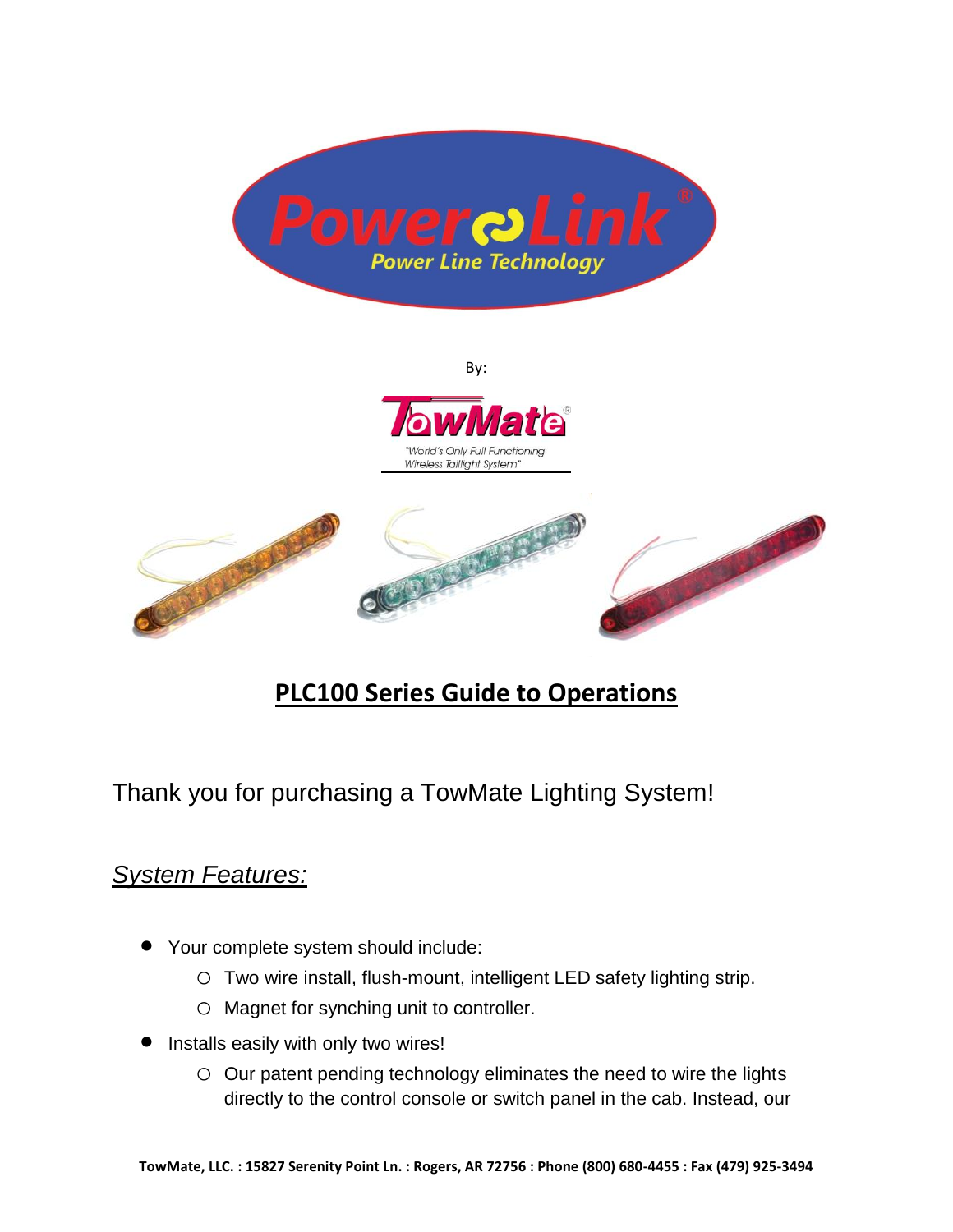design allows the system to operate by simply hooking the two components up to power and ground.

- 50,000 hour lamp life
- Lifetime Warranty
	- o Covers Electronics and LED's
		- If ever the light fails to get a signal or an LED burns out, TowMate will replace the defective unit at **no cost**.

### *Installation Instructions:*

- 1. Decide which power source you will be tapping into in order to power the light strip itself.
	- a. Connecting to power and ground that is switched with the ignition or the tail lights is a simple way to power the unit utilizing existing wiring.
- 2. Mount the light to any surface using two screws.
- 3. When installing the controller, tap into any 12V+ source that is accessible from the dash area.
- 4. The unit should now be fully operational.

### *Synching Instructions:*

- 1. Determine which lights you wish to activate when a particular switch or function is activated at the controller/switch panel.
- 2. Activate the selected switch or pattern on the controller/switch panel.
- 3. Hold the provided magnet over the end of the lights strip labeled "L" on the circuit board within the lens itself.
	- a. The light should now come on any time the selected pattern/switch is activated from the controller/switch panel.
- 4. Hold a magnet over the end labeled "S" to cycle through the pre-programed patterns of the light strip one at a time.
- 5. Repeat steps 1-4 for each light strip you wish to program. They can all activate with different functions, all together, in pairs, or any way that suits your needs.

#### *Warranty/Service:*

- 1. As with **all** TowMate products, there is a lifetime warranty on the electronics and LED's.
- 2. If you have any questions, or think you may require service, please call (800) 680-4455, and we will be happy to help.